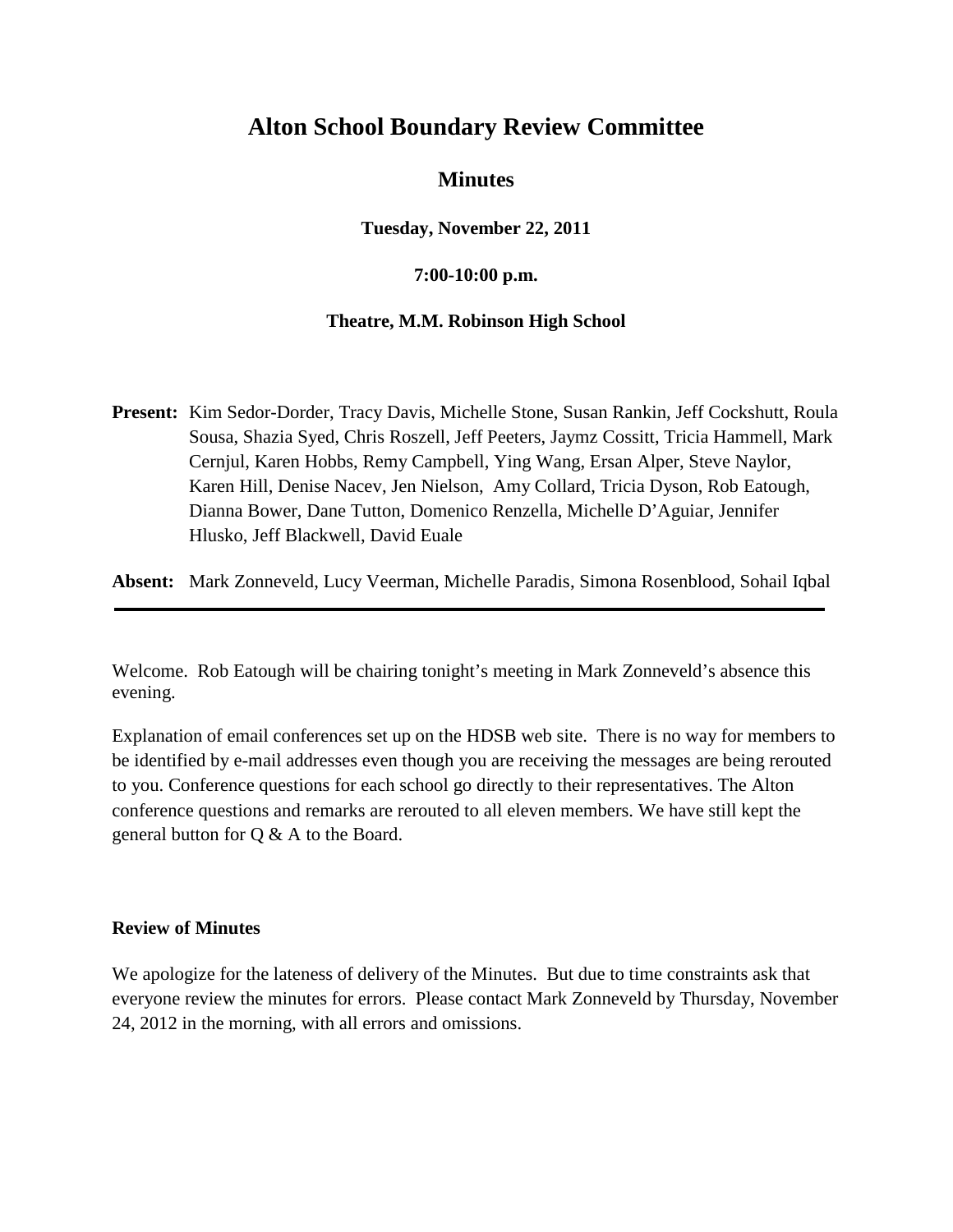#### **Review of norms**

Norms were trimmed down to 6 that were chosen by the group. They are now on the back of your name cards for reference.

- Be prompt
- Listen generously and critically to others
- Ask questions
- Confine your discussion to the topic.
- Only one person should talk at a time
- Provide constructive feedback and receive it appropriately

Thank you all for your hard work to make the best decisions for all children involved. 2 members unavoidably absent

For those in the gallery, please no interactions with the working committee as they concentrate on their task at hand..

**David Euale** shared some points about process. He is an observer. He will be writing a report to board taking into account all the recommendations from this committee. However the report to Board may be somewhat different than what you recommend. The committee was formed to find out who should go to new school. David then looks at the preferred scenarios to decide if thechildren in the area it is being built are being served properly and the what impact or effect it has on the surrounding schools. Primary reason for this is new school is the Alton students. He will be looking for the best solution for these students. He's at the BRC meetings to watch and listen so that he is better prepared to make the final decision.

Rob Eatough explained that the steering committee will make recommendations to the director.

- **Q.** Do you get back to participants with the Director's final decision before it goes to the public.
- **A.** No. The decision is brought first to Board for consideration and 2 weeks later for decision. There will be time in the interim 2 weeks for parent and community delegations to the Board.
- **Q**. What is process?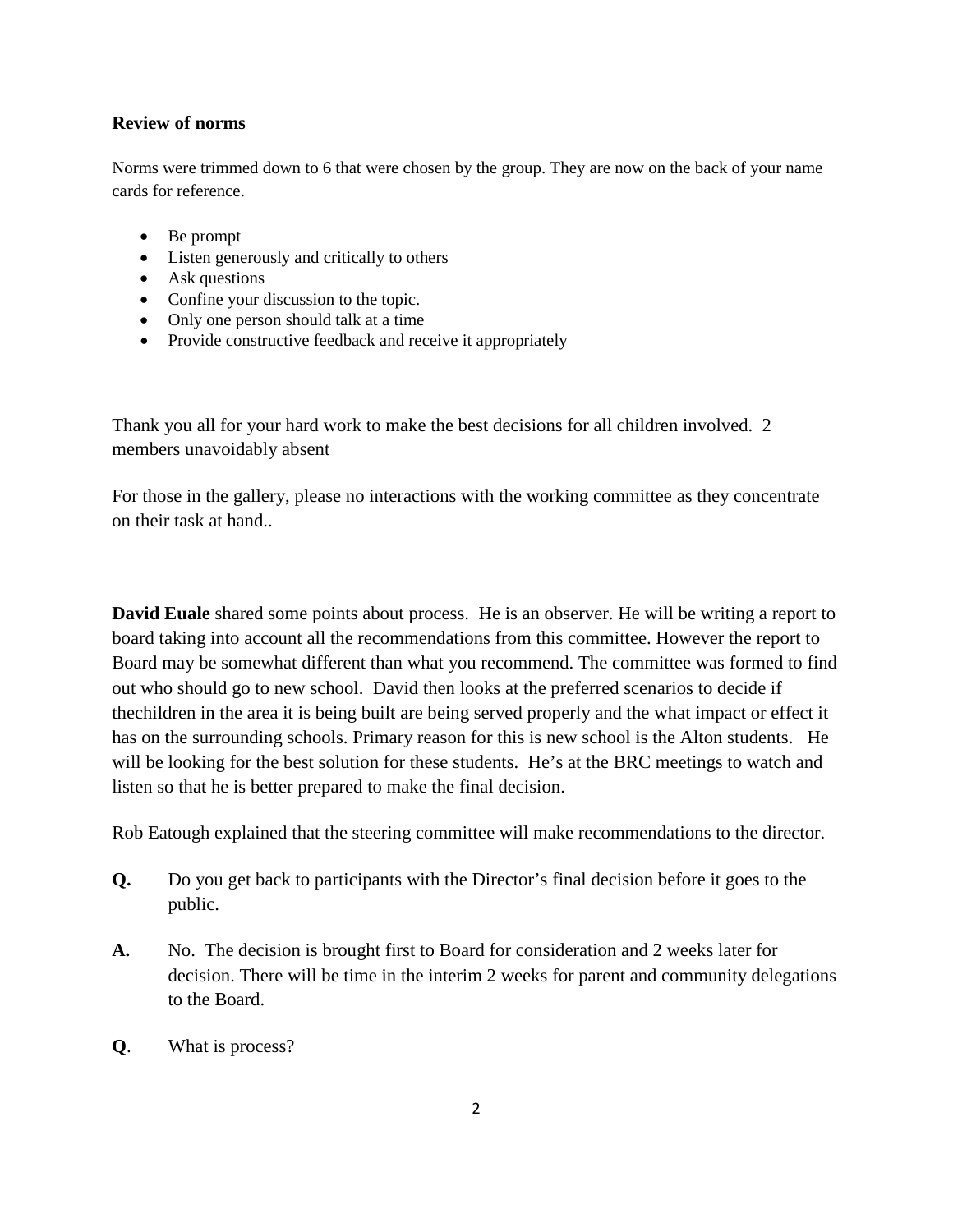- **A.** Staff from the steering committee make recommendation to director. He then chooses s final scenario given the rationale and possible changes necessary. A simple majority of trustees present decides. The will be time for delegation to the Board after the Director's final choice has been presented to the Board.
- **Q.** Talk of groups of parents lobbying with specific requests, and petitions starting for extra consideration. Parent wants total transparency.
- **A.** Rob Eatough said that at the Superintendent level he is not aware of this. Jennifer Hlusko explained that as a Trustee she is lobbied daily. What the parents and community members need to do is trust your trustees to vote impartially. Each parent in every Boundary Review has a personal opinion and is also representing their given school or boundary.

Rob does not see this impeding the committee's work.

## **Top 4 criteria**

Remember that this not mean the other criteria cannot be used to enhance scenarios along the way.

- Proximity to schools (walking distances, safe school routes, natural boundaries)
- Balance of overall enrolment in each school in the review area to maximize student access to programs, resource, and extra-curricular opportunities. (Clarification on balance of enrolment does not mean even the numbers in each school. It means strive for program viability in all related schools. Making sure that the Alton school is viable without affecting student access to program elsewhere)
- Accommodation of students in permanent school facilities and minimal use of portable classrooms.
- Stable long term boundaries (How long are we looking at? Not looking for 25-50 years but do not want to be back at the table in 5 years.)
- **Q.** Is our first priority what is best for the new school without impacting other schools.
- **A.** David Euale said that he will look at area the new school serves. How many can the new school accommodate. If withdrawing students from other schools for Alton depletes their programs, he must take into consideration their needs as well.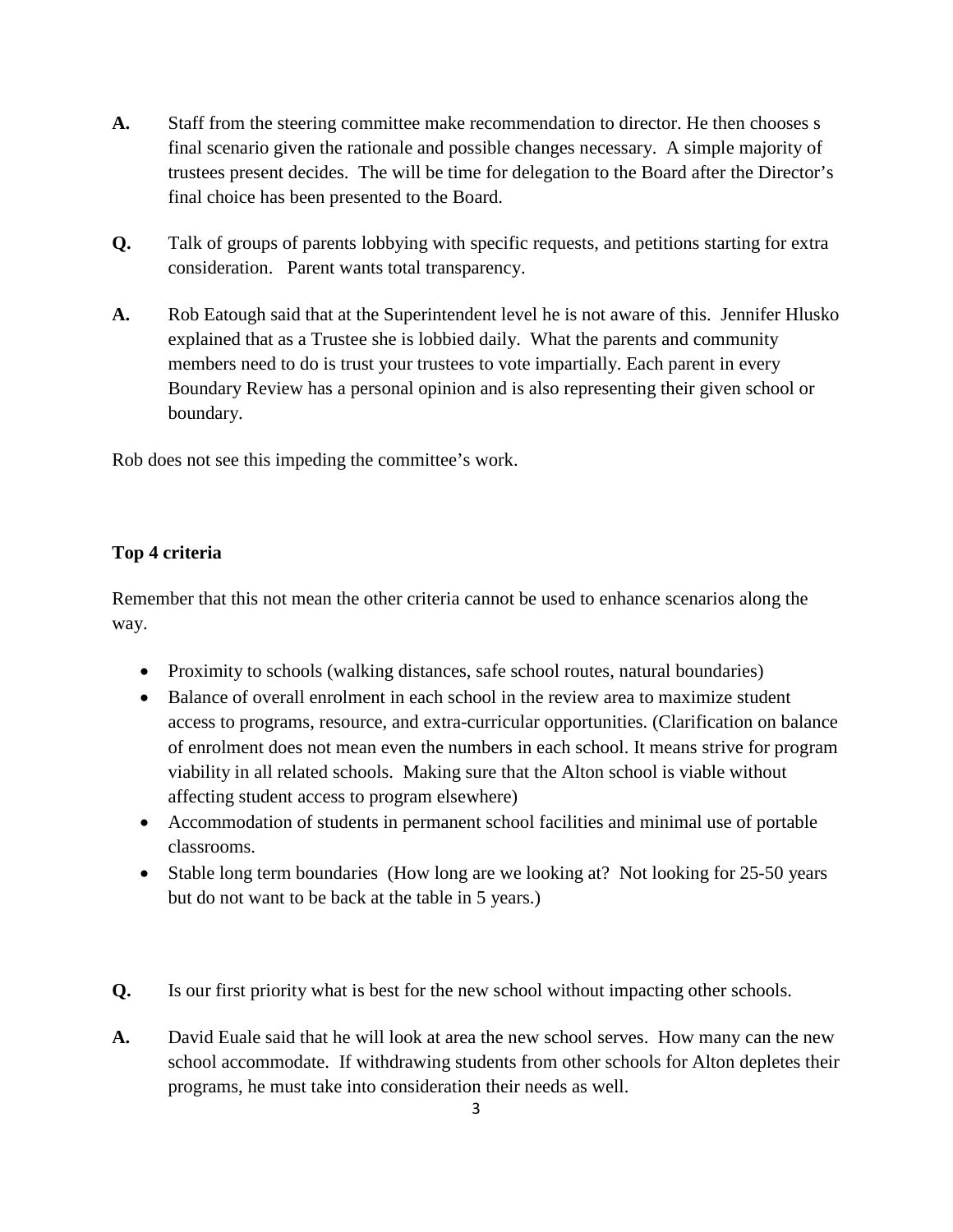Last week ended up with 3 clusters in scenario selection. #22; #s 20 & 21; #s 19-11-13

Since that time other scenarios have been added. 24 through 32 came in since last meeting. Some more came in today but we have not been able to review them or prepare the hard copy. Members given 5 minutes to review new scenarios.

- **Q.** Is grandparenting still an option for consideration in all scenarios.
- **A.** Yes. That consideration has to take into account how many students in each school and how it will affect program and capacity.

Steering Committee had the opportunity to meet and we will explain their preferences, dislikes and the reasoning.

| <b>Scenario</b> | <b>Reasoning</b>                                                                                                                                                                                                                                                                                                                                                                                                                                                                                                                  |
|-----------------|-----------------------------------------------------------------------------------------------------------------------------------------------------------------------------------------------------------------------------------------------------------------------------------------------------------------------------------------------------------------------------------------------------------------------------------------------------------------------------------------------------------------------------------|
| 24              | Committee likes this one<br>Would like it kept on table.<br>Parent questions rational about putting F.I. student at Florence Mears.<br>$\bullet$<br>It is one way to address the need to place the F.I. students. 3 of 4 area F.I.<br>$\bullet$<br>schools have absolutely no room for further capacity.<br>Saved to be place with 20/21<br>$\bullet$                                                                                                                                                                             |
| 25              | Developed to keep the gifted but hurts CRB in long run<br>discarded                                                                                                                                                                                                                                                                                                                                                                                                                                                               |
| 26              | FI gradual entry Clarksdale, Florence Meares opens to fi st com. Preferred to<br>$\bullet$<br>19 and needs further conversation<br>parent – puts a lot of kids in portables.<br>Too many changes to Florence Meares itself.<br>$\bullet$<br>It will present CRB students with their 4 <sup>th</sup> move. Would affect teacher<br>librarian.<br>All schools will make adjustments.<br>٠<br>Proximity – too far from Clarksdale.<br>$\bullet$<br>Not overwhelming support but will through it up in group of 11/13/19<br>$\bullet$ |
| 27              | Steering Committee saw as similar to 21 but incorporates grad entry of FI                                                                                                                                                                                                                                                                                                                                                                                                                                                         |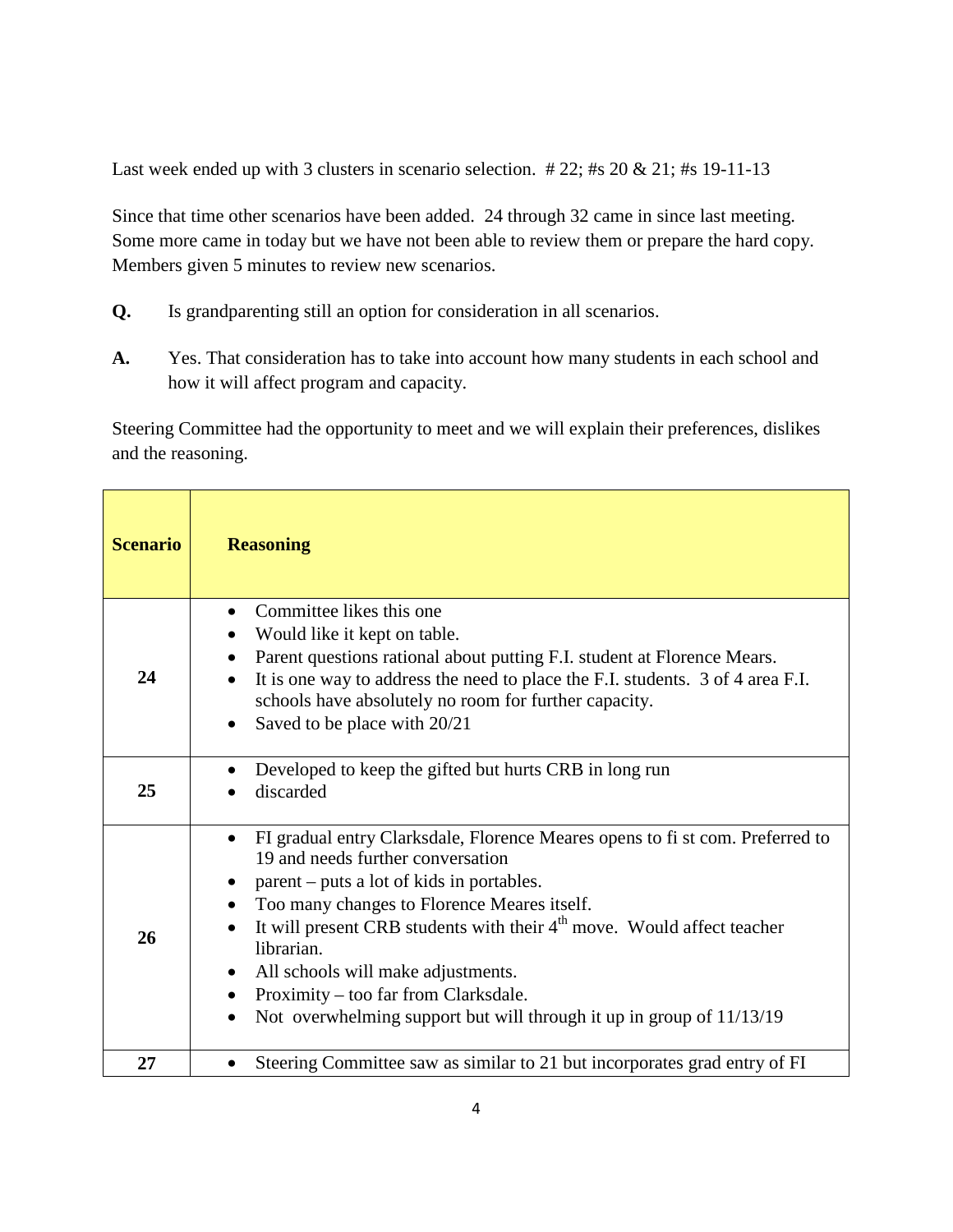| <b>Scenario</b> | <b>Reasoning</b>                                                                                                                                                                                                                                                                                                                                                                                                                                                                                                                                                                                                                                                                                                                                                                                                                                                                   |
|-----------------|------------------------------------------------------------------------------------------------------------------------------------------------------------------------------------------------------------------------------------------------------------------------------------------------------------------------------------------------------------------------------------------------------------------------------------------------------------------------------------------------------------------------------------------------------------------------------------------------------------------------------------------------------------------------------------------------------------------------------------------------------------------------------------------------------------------------------------------------------------------------------------|
|                 | from Clarksdale to Rolling Meadows - very similar to 21.                                                                                                                                                                                                                                                                                                                                                                                                                                                                                                                                                                                                                                                                                                                                                                                                                           |
| 28              | Involves gifted out of CRB to RM. Helps RM<br>٠<br>can't support because it does nothing to help Alton students. Gifted program<br>is a separate program and does not count in viability. Is moving gifted<br>program something we should not be considering. Explation of moving any<br>Special Ed. class was explained giving all the parameters considered. As you<br>move kids out of the program, phase out 1 grade at a time and open<br>elsewhere. Culture of school, would it be accommodating, students are more<br>vulnerable, what are resources like, hard built facilities (kitchens). This BRC<br>is looking at these 6 schools only not all of Burlington. Steering Committee<br>looked at all numbers and is very cautious in boundary and program reviews<br>to move Spec. Ed. students. That does not meet BRC guidelines to consider<br>moving gifted programs. |
| 29              | Similar to 19 and 26.<br>$\bullet$<br>Half as many students to Florence Meares.<br>Expands FI to CRB and ensures balance between these 2 schools.<br>$Q$ – does it really affect CRB population. CRB is very close to max capacity<br>with this scenario<br>looking for health of FI program. If CRB has fewer students then FM has too<br>many                                                                                                                                                                                                                                                                                                                                                                                                                                                                                                                                    |
| 30              | Steering Committee finds this one similar to 26 but moves primary gifted.<br>Hurts CRB and does nothing to help Alton                                                                                                                                                                                                                                                                                                                                                                                                                                                                                                                                                                                                                                                                                                                                                              |
| 31              | saw this send gifted to Orchard Park<br>long term viability at CRB does not work<br>discarded                                                                                                                                                                                                                                                                                                                                                                                                                                                                                                                                                                                                                                                                                                                                                                                      |
| 32              | No other scenario trying to eliminate portables.<br>Splits Alton community.<br>Limits number of portables but in the first 5 years the school will not be full.<br>Keep in mix since it is only one of a kind.                                                                                                                                                                                                                                                                                                                                                                                                                                                                                                                                                                                                                                                                     |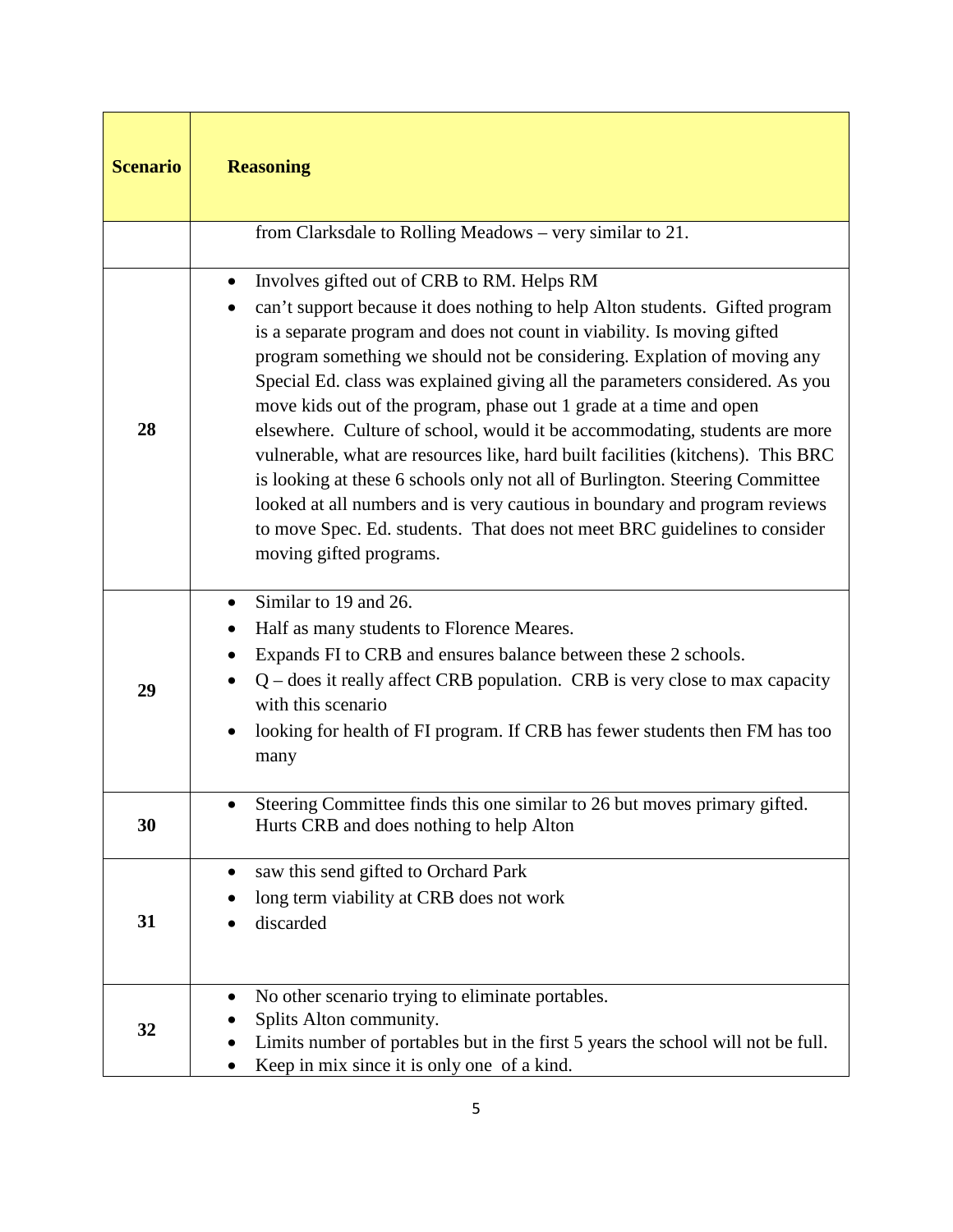| <b>Scenario</b> | <b>Reasoning</b>                                                                                                                                                                                                                                                                                                                                                                                                                                                                                                                                                                                                                          |
|-----------------|-------------------------------------------------------------------------------------------------------------------------------------------------------------------------------------------------------------------------------------------------------------------------------------------------------------------------------------------------------------------------------------------------------------------------------------------------------------------------------------------------------------------------------------------------------------------------------------------------------------------------------------------|
|                 | Non-starter. Other schools offer better options.<br>Author of scenario explained utilization of space after 2015. 2014 out it is<br>total over capacity. Big green square cant exist over time. Mark and Rob I<br>didn't catch this part.<br>Has steering committee decided the school is going to be English only or<br>what scenario for dual track?<br>Parents moved to Alton to have all their kids back in a neighbourhood school<br>together.<br>Schools are designed OTG and will be overcapacity during the bulge time.<br>$\bullet$<br>FI parent saw high bussing costs in all scenarios<br>Keep $\#$ 32 for further discussion. |

# **Task**

Placement of stickers on preferred scenarios. Maximum of 4 stickers to be used in total. Only 1 can be used in a cluster. But only use 1 sticker per choice. If you don't like either of the single scenarios then do not use a sticker. Each group coming through will not see what previous group chose as the staff will take the stickers off before another group comes along.

15 minutes of discussion and rotation to different stations.

## **Results of choices with totals shown.**

| <b>Scenario</b>   | <b>Reasoning</b>                                                                           |
|-------------------|--------------------------------------------------------------------------------------------|
| 27                | Significant number going to alton with the fi split<br>$\bullet$<br>• Proximity to schools |
| (chosen by<br>16) | Less portables<br>• Grandfathering more liveable                                           |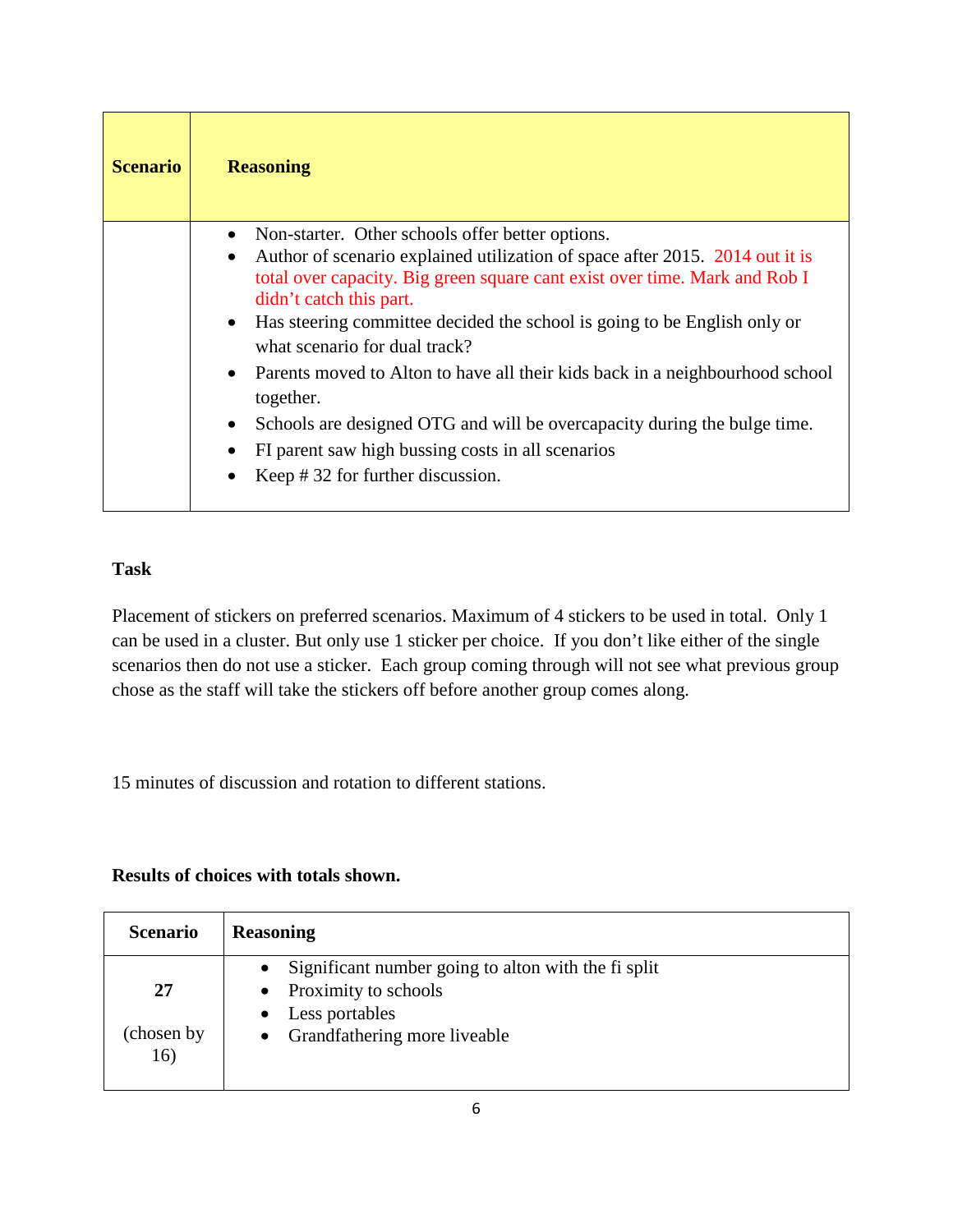| <b>Scenario</b>                           | <b>Reasoning</b>                                                                                                                                                                                                                                                                                                                            |
|-------------------------------------------|---------------------------------------------------------------------------------------------------------------------------------------------------------------------------------------------------------------------------------------------------------------------------------------------------------------------------------------------|
| 26<br>13 chose                            | Alton in big rectangle eng<br>$\bullet$<br>Triangle going to fm<br>All fi kids to fm.<br>Kids only to 2 kids<br>From alton standpoint they want 2 schools not 3<br>One parent thinks that enrollment is high at meares and beaudoin<br>Op benefits                                                                                          |
| 22<br>9 chose                             | stand alone scenario<br>$\bullet$<br>Entire FI to OP<br>Surprise it got as many votes<br>Eliminates extra schools for FI<br>FM keeps Headon Forest kids<br>$\bullet$<br>Doesn't make sense to bring triangle kids down<br>CH Norton numbers going down<br>Makes no sense to have children walking across large streets to get to<br>schools |
| 29<br>4 chose                             |                                                                                                                                                                                                                                                                                                                                             |
| 32<br>4 chose<br>21<br>2 chose<br>20 & 24 |                                                                                                                                                                                                                                                                                                                                             |
| 1 chose<br>11, 13, 19<br>No one chose     |                                                                                                                                                                                                                                                                                                                                             |

- Most scenarios are filling up OP
- Walkers Line is a natural boundary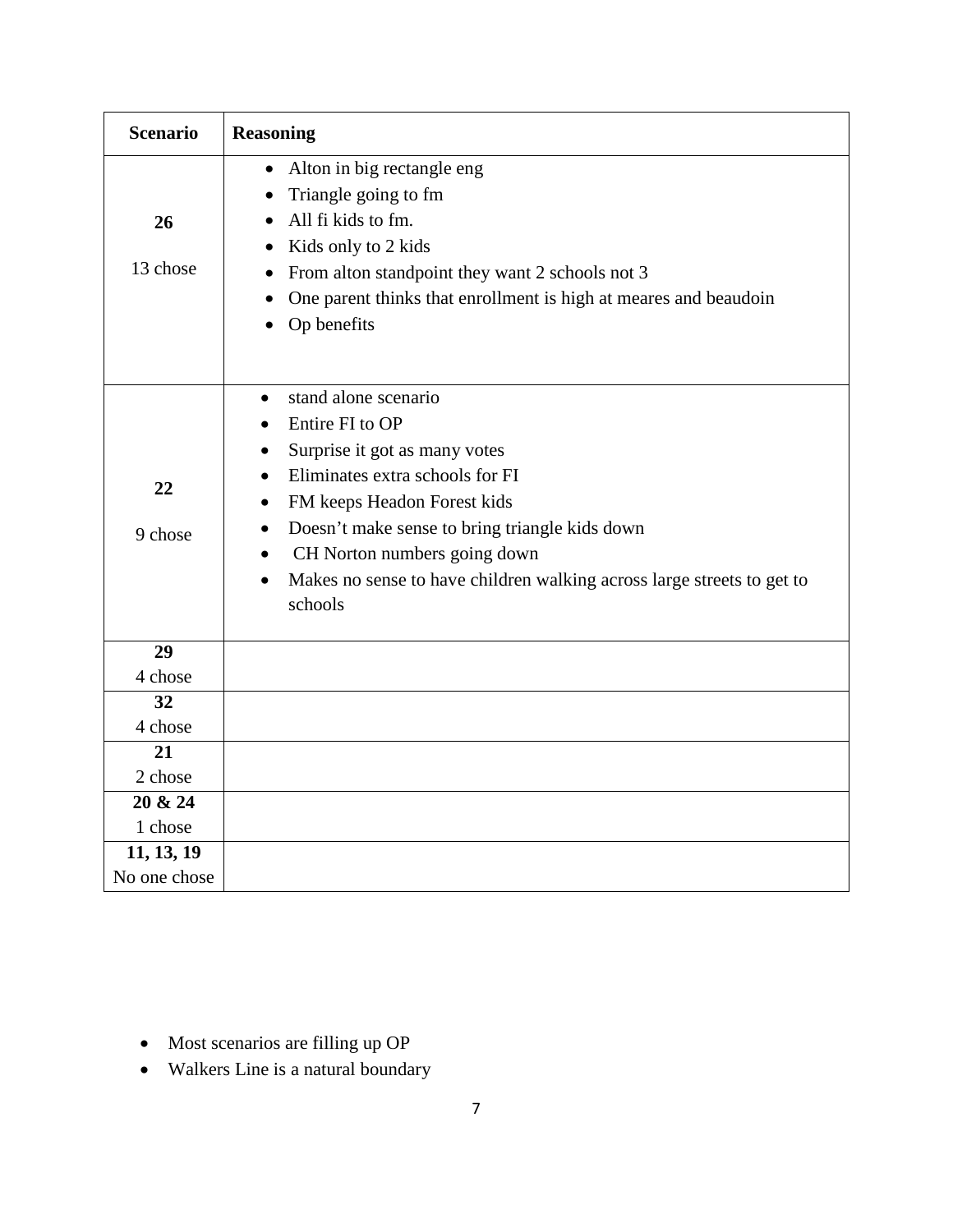- Concern is nice to fill up op, undetermined area will be built
- Can conclude that there will not be a second school in the Alton area. Undetermined lands. Burlington council to look at a couple of suggestions – west of tremaine – all industrial or mixed use. Until that is approved we can't decide or plan. Triangle could be another 100 kids as mixed use.

Time to send this information back to Steering Committee. While we have landed on 3 main scenarios, we should meet next week. Parent would like to see grandparenting plugged into next week's discussion. Agreement was reached that we should meet next week with these 3 scenarios.

Discussion of renumbering scenarios with the new tweaks. Steering Committee will determine this process.

#### **Open House**

Rob as Chair feels that Tuesday December 6 gives enough time to complete tweaks needed. It also gives planning time to correct and complete paperwork. Representation up front, community members stand up, walk through each scenario and also talk about process. In past we have found if one or two members of BRC would like to speak it was highly successful. Staff will be at each station. Feed back forms in hard copy and on line. Look fors – did we miss anything big.

Jeff talked about process and how important it was that the parents on BRC speak about the scenarios. Important for public to know how valuable the BRC has been.

What needs to be communicated? We have landed to the point of having chosen scenarios and times for feedback. Highlight web conferences.